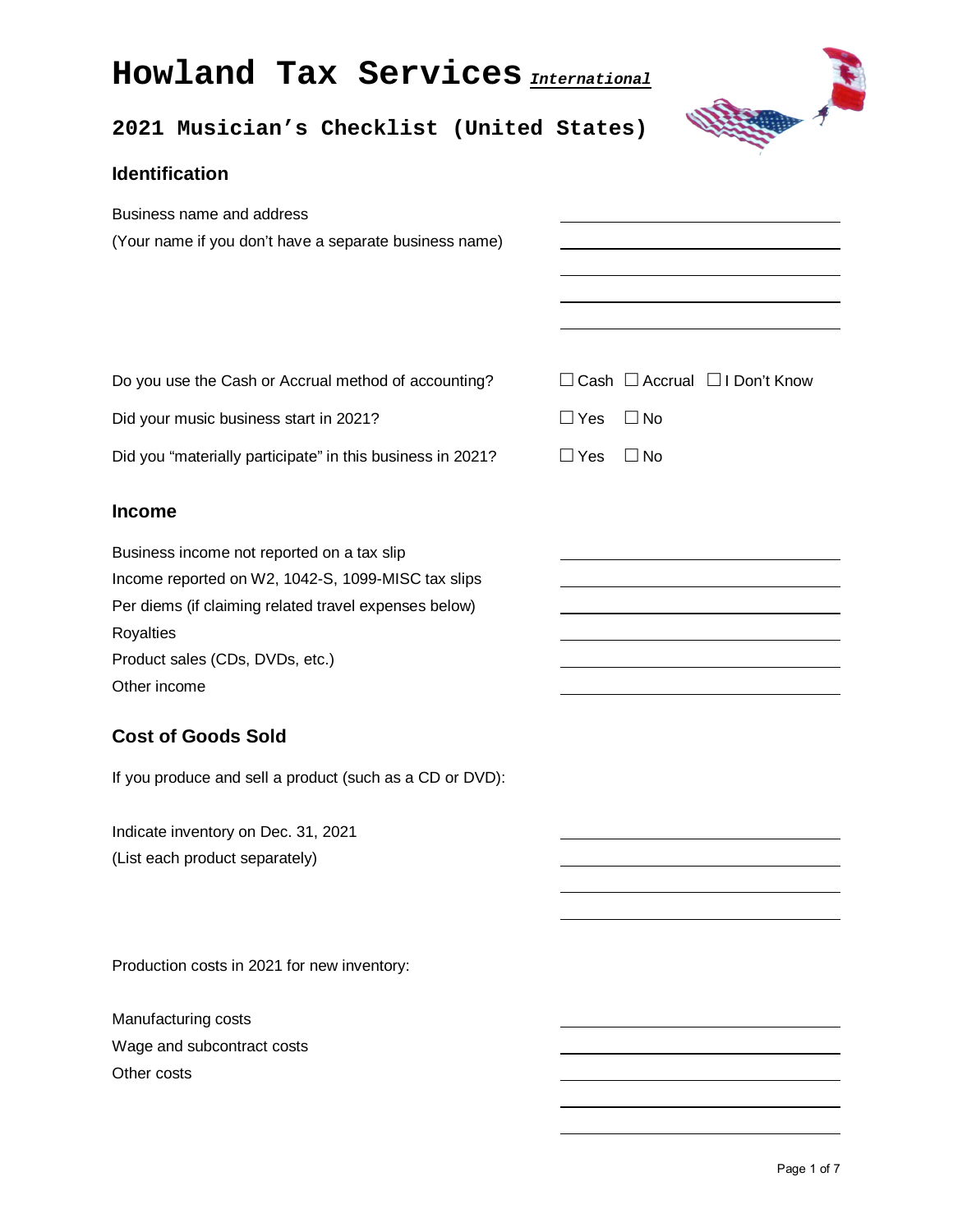#### **Credits for Sick Leave and Family Leave for Certain Self-Employed Individuals**

Eligible self-employed individuals (those who regularly carried on a trade or business within the meaning of section 1402 of the Internal Revenue Code) who were unable to work in 2021 for reasons related to COVID-19, may be able to claim these credits by filing Form 7202 with their returns. Please let us know if this situation applies to you.

#### **Expenses**

It is important to have receipts or statements to document all expenses. Credit card or bank statements are generally not considered to be adequate documentation.

Musicians who have both self-employment and employment income: you can no longer claim job-related employment expenses as itemized deductions on Schedule A. The expenses listed below should only be attributable to self-employment income.

Accounting, tax preparation, legal, consulting Advertising, promotion, publicity Bad debts (accrual accounting system only) Bank charges – for business bank accounts Business tax, fees, licenses Cell phone charges (airtime) – business portion only Commissions and referral fees Concert clothing – purchases Concert clothing – cleaning, alterations Convention expenses Delivery, shipping Equipment lease or rental Hairstyling, cosmetics (performers only) Insurance of business assets Interest on business loans Internet access – business portion only Maintenance and repairs Management and administration fees Meals and entertainment – enter total amounts • for documented business meetings

• for business travel outside home city Music supplies (provide breakdown)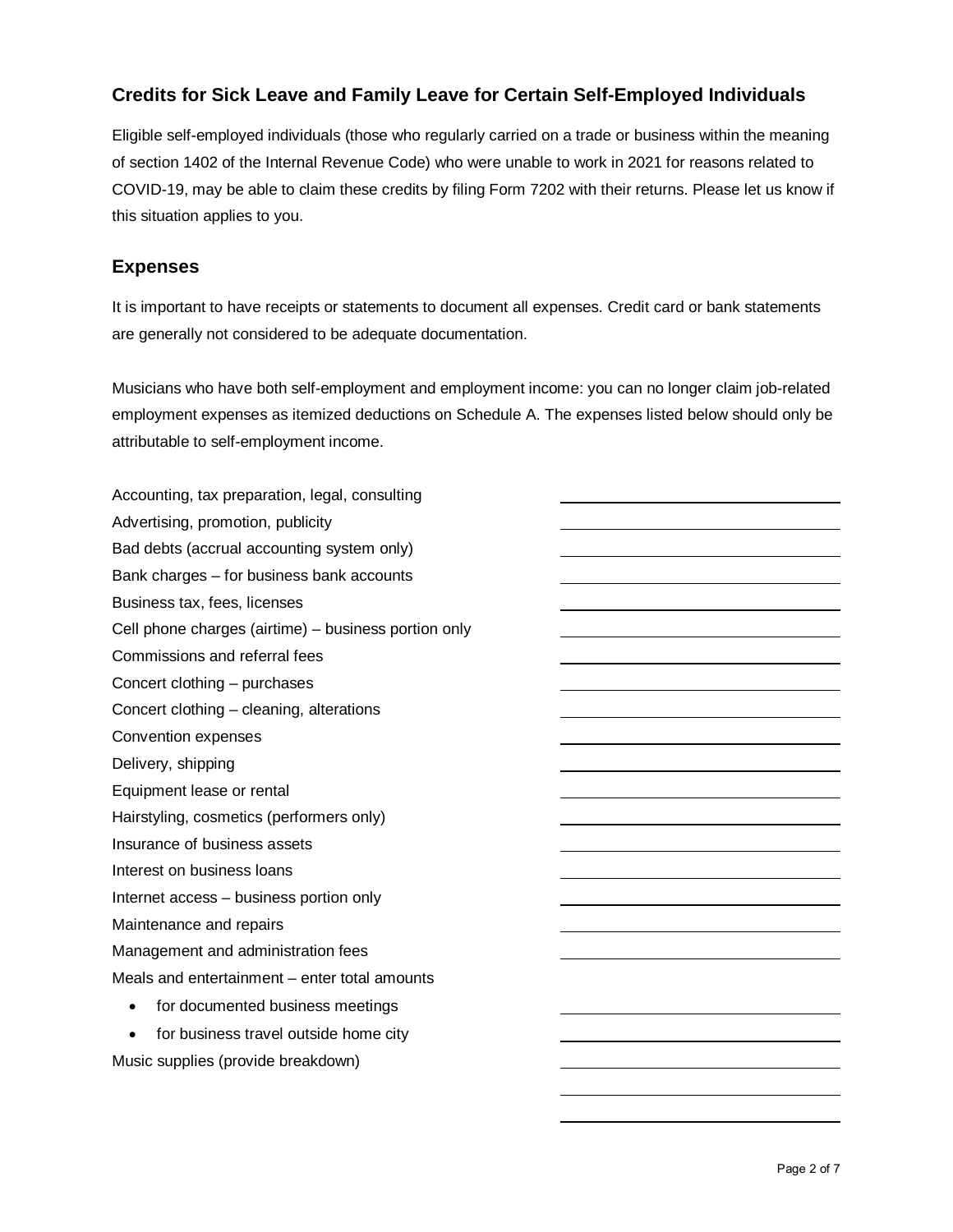#### *Expenses, Cont...*

| Musical instrument costs (reeds, pads, accessories, etc.)      |  |
|----------------------------------------------------------------|--|
| Music lessons                                                  |  |
| Office/studio rent                                             |  |
| Office supplies (postage, stationary, photocopying, etc.)      |  |
| Other supplies and materials                                   |  |
| Professional development (specify)                             |  |
| Research costs                                                 |  |
| Salaries, wages, benefits                                      |  |
| Subcontract fees (i.e. agent, accompanist, copyist)            |  |
|                                                                |  |
| Supplies (provide breakdown)                                   |  |
|                                                                |  |
|                                                                |  |
|                                                                |  |
|                                                                |  |
| Telephone - business portion only                              |  |
| Training courses – board, lodging, tuition (provide breakdown) |  |
| Travel (not including auto expenses)                           |  |
| Union dues, work dues, membership fees, subscriptions          |  |
| Utilities - not included in Business Use of Home               |  |
| Vehicle lease or rental                                        |  |
| Website hosting and domain name registration                   |  |

Health insurance coverage for you, your spouse and dependents (allowable for months not eligible to participate in an employer-sponsored plan)

Other expenses (provide breakdown)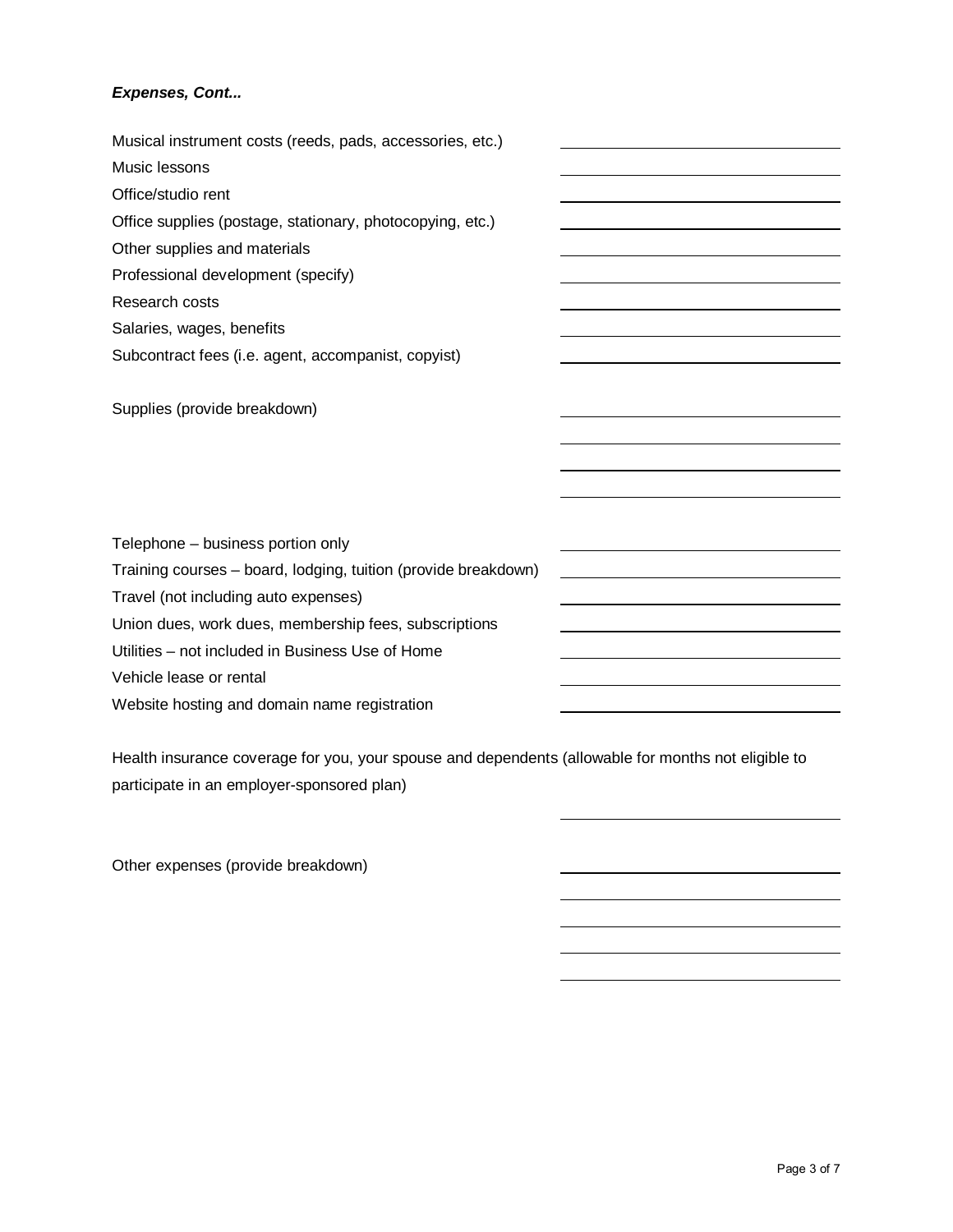#### **Business Use of Home**

Total square footage of home

Square footage of area used regularly and exclusively for business purposes (including storage of equipment and inventory)

Write down the total amounts for the home: Mortgage interest (obtain statement from lender) Rent Insurance Home maintenance and repairs **Utilities** Real estate taxes Security System Strata fees Other expenses

#### **Depreciation of the Home**

To claim depreciation on the business area of the home, please answer the following questions (note: not necessary if we have claimed this expense in previous years):

On what date did you start using your home for business purposes?

What was the Fair Market Value of your home on that date?

What was the home's cost basis (its cost plus additions and improvements)?

What was the value of the land relative to the building?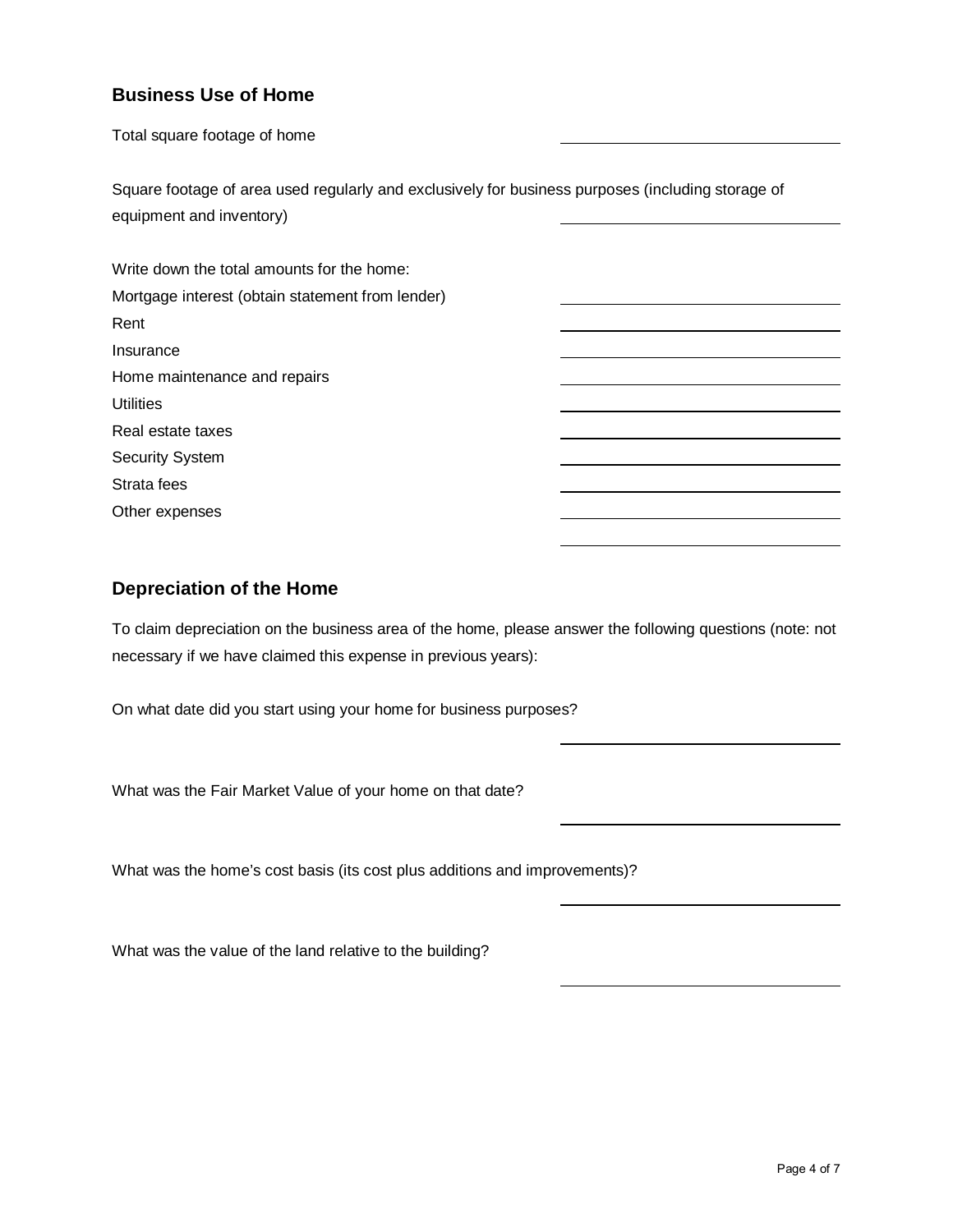#### **Automobile**

| A. Miles driven for business in 2021                           |     |    |  |
|----------------------------------------------------------------|-----|----|--|
| B. Commuting miles driven in 2021 (miles driven to employment) |     |    |  |
| C. Personal, non-commuting miles driven in 2021                |     |    |  |
| D. Total miles driven in 2021 (A+B+C should equal D)           |     |    |  |
| Did you buy a new vehicle or sell an old one?                  | Yes | Nο |  |

If yes, please provide your contract of purchase or sale, or other documentation.

If claiming actual expenses, write down the total expense amounts for the vehicle below. If claiming the Standard Mileage Rate, jump to "Additional information required by IRS."

| Insurance                               |  |
|-----------------------------------------|--|
| Maintenance, repairs, tires, car washes |  |
| License fees                            |  |
| Gas and oil                             |  |
| Loan interest                           |  |
| Auto club membership                    |  |
| Parking and tolls                       |  |

#### **Additional information required by IRS**

| Was the vehicle available for use during off-duty hours? | Yes        | N <sub>0</sub> |
|----------------------------------------------------------|------------|----------------|
| Was the vehicle used primarily by a more than 5% owner?  | <b>Yes</b> | N <sub>0</sub> |
| Is there another vehicle available for personal use?     | Yes        | N <sub>0</sub> |
| Do you have evidence to support your business use?       | <b>Yes</b> | N <sub>0</sub> |
| Is the evidence written?                                 | Yes        | No             |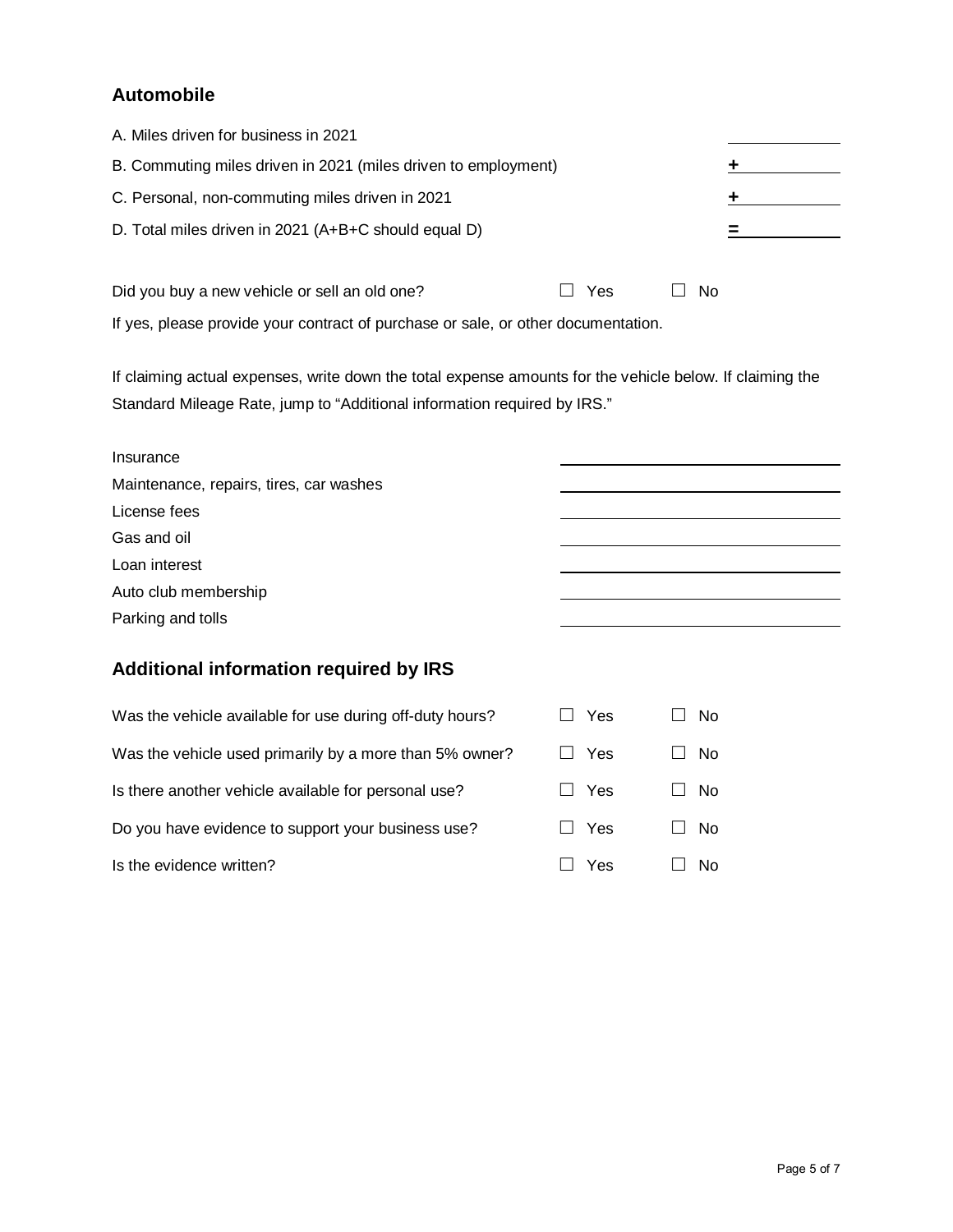#### **Asset Purchases and Disposals in 2021**

Asset purchases and disposals include items such as stereo or audio equipment, CD recordings, music books, sheet music, office/studio furniture, musical instruments, and computer hardware or software.

Please indicate your preference:

- **□** Claim depreciation on assets to the extent that they are used for business purposes;
- **□** Elect to take the Section 179 deduction and write off the entire cost of the assets in 2021; or
- **□** I don't know I have no preference.

|                            | <b>Purchases</b> | <b>Disposals</b> |
|----------------------------|------------------|------------------|
| <b>Musical instruments</b> |                  |                  |
| Purchase or disposal date  |                  |                  |
| Cost or proceeds           |                  |                  |
|                            |                  |                  |
| Sheet music                |                  |                  |
| Purchase or disposal date  |                  |                  |
| Cost or proceeds           |                  |                  |
|                            |                  |                  |
| Recordings                 |                  |                  |
| Purchase or disposal date  |                  |                  |
| Cost or proceeds           |                  |                  |
|                            |                  |                  |
| Electronic equipment       |                  |                  |
| Purchase or disposal date  |                  |                  |
| Cost or proceeds           |                  |                  |
|                            |                  |                  |
| Office/studio furniture    |                  |                  |
| Purchase or disposal date  |                  |                  |
| Cost or proceeds           |                  |                  |
|                            |                  |                  |
| Computer hardware          |                  |                  |
| Purchase or disposal date  |                  |                  |
| Cost or proceeds           |                  |                  |
|                            |                  |                  |
| Computer software          |                  |                  |
| Purchase or disposal date  |                  |                  |
| Cost or proceeds           |                  |                  |
|                            |                  |                  |